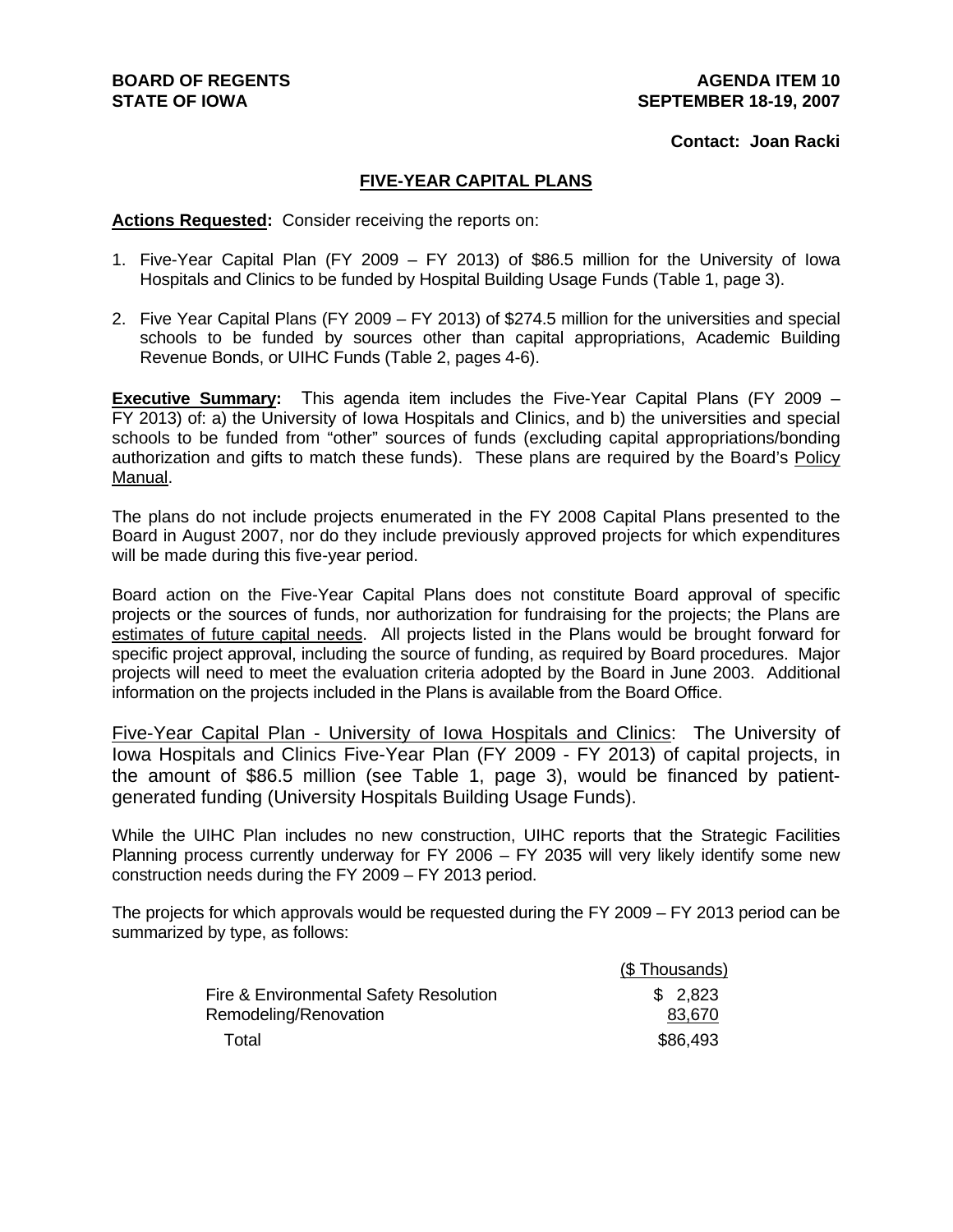The remodeling / renovation projects include exterior building wall and window upgrades; floor covering replacement and wall refurbishment work; heating, ventilating and air-conditioning projects; and elevator replacements in addition to projects which will remodel space.

Five-Year Capital Plans – Other Funds, Universities and Special Schools: The institutional Five-Year Capital Plans (FY 2009 – FY 2013) to be financed from sources other than state capital funds and gifts to match those funds or UIHC revenues total \$274.5 million. (see Table 2, pages 4-6) Included are projects for the residence, parking, utility and telecommunications systems, as well as improvements to academic facilities.

Other fund sources include: operating budget building repair funds, income from treasurer's temporary investments, auxiliary service or enterprise bond funds (utility, telecommunications and residential systems), Iowa Department of Transportation institutional roads program, gifts and grants, and departmental renewal and replacement funds.

Amounts of other funds by institution and fiscal year are summarized below:

| (\$Thousands) |          |           |          |          |          |              |  |  |  |  |  |  |  |
|---------------|----------|-----------|----------|----------|----------|--------------|--|--|--|--|--|--|--|
|               | FY 2009  | FY 2010   | FY 2011  | FY 2012  | FY 2013  | <b>Total</b> |  |  |  |  |  |  |  |
| SUI           | \$28,254 | \$32,257  | \$40,569 | \$42,277 | \$36,439 | \$179,796    |  |  |  |  |  |  |  |
| ISU           | 9,650    | 14,850    | 19,900   | 12,400   | 15,900   | 72.700       |  |  |  |  |  |  |  |
| UNI           | 3,575    | 4,275     | 4,300    | 4,605    | 4,510    | 21,265       |  |  |  |  |  |  |  |
| ISD           | 100      | 100       | 100      | 100      | 100      | 500          |  |  |  |  |  |  |  |
| <b>IBSSS</b>  | 40       | <u>40</u> | 62       | 35       | 40       | 217          |  |  |  |  |  |  |  |
| Total         | \$41.619 | \$51,522  | \$64,931 | \$59,417 | \$56,989 | \$274,478    |  |  |  |  |  |  |  |

\* NOTE: Excludes projects on the institutional FY 2008 Capital Plans presented to the Board in August 2007.

H:\BF\2007\sept07\0907\_ITEM10.doc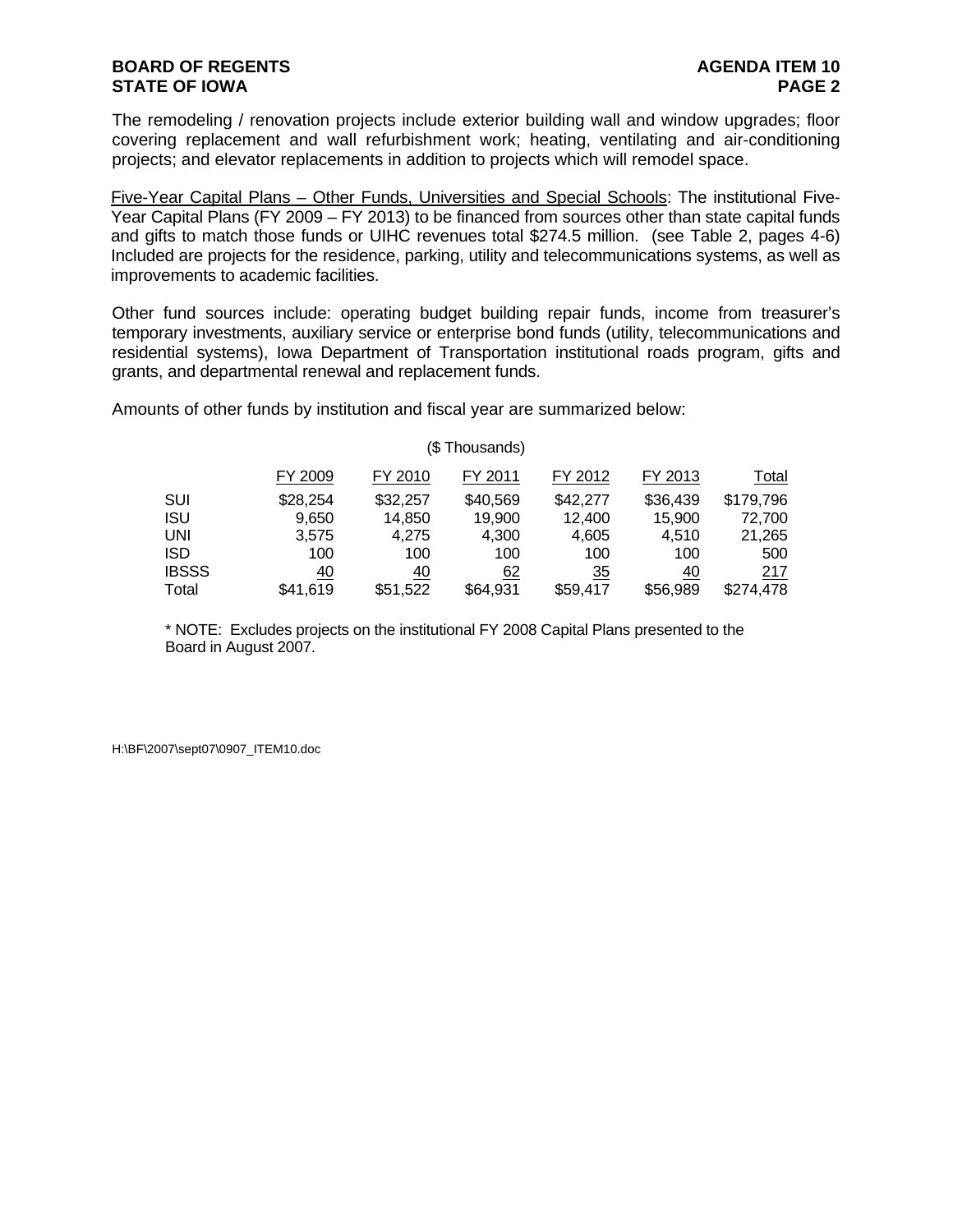**TABLE 1**

**UNIVERSITY OF IOWA HOSPITALS AND CLINICS**

**FY 2009-2013 FIVE-YEAR CAPITAL PLAN SUMMARY**

The projects listed in the Five-Year Capital Plan include only those that are anticipated to be initiated during fiscal years 2009-2013. The plan does not include projects enumerated in the UIHC's FY 2008 Capital Plan or t will be made during this five year period. (All of These Projects are Contingent Upon the Availability of Self-Generated UIHC Funding, UIHC Bond Revenue and/or Gifts, Approval through UIHCS Annual Capital Budget Process, C UIHC's Strategic Facilities Plan for FY 2006-2035, and Approval of Each Project by the Board of Regents, State of Iowa) **(\$ in Thousands)**

|                                                                              |  |         |  |         |  |         |  |         |         |     |       |       | Source of    |  |
|------------------------------------------------------------------------------|--|---------|--|---------|--|---------|--|---------|---------|-----|-------|-------|--------------|--|
| Project                                                                      |  | FY 2009 |  | FY 2010 |  | FY 2011 |  | FY 2012 | FY 2013 |     | Total |       | <b>Funds</b> |  |
| Fire and Environmental Safety Resolution                                     |  |         |  |         |  |         |  |         |         |     |       |       |              |  |
| JCAHO Plan for Improvements (Multiple Projects)                              |  | 400     |  | 400     |  | 400     |  | 400     | £.      | 400 |       | 2,000 | 9            |  |
| Installation of Addressable Fire Alarm Systems - Phase C (Multiple Projects) |  | 300     |  | 300     |  | 223     |  |         |         |     |       | 823   | 9            |  |
| Subtotal - Fire and Environmental Safety Resolution                          |  | 700     |  | 700     |  | 623     |  | 400     |         | 400 |       | 2,823 |              |  |

#### **New Construction**

\* While no projects have been defined for this category, the UIHC's Strategic Facilities Master Planning process for FY 2006-2035 will very likely identify some new construction needs during the FY 2009-2013 period. In acc standing practice, any such changes which arise will be fully documented for consideration and approval by the Board of Regents, State of Iowa.

| Remodeling/Renovation/Rehabilitation<br>Air Handling Unit Replacements - Hospital Wide (Multiple Projects) | £. | 2,500  | S  | 3,500  | \$<br>3,000  | S | 4,000  | -S   | 4,040  |      | 17,040 | 9 |
|------------------------------------------------------------------------------------------------------------|----|--------|----|--------|--------------|---|--------|------|--------|------|--------|---|
| Phased Floor Covering, Wall & Ceiling Refurbishment - UIHC Wide (Multiple Projects)                        |    | 1,622  |    | 1,550  | 2,100        |   | 2,000  |      | 1,905  |      | 9,177  | 9 |
| UIHC Exterior Building Wall and Window Restoration and Upgrades (Multiple Projects)                        |    | 1.543  |    | 1,323  | 1,675        |   | 1.748  |      | 1,645  |      | 7,934  | 9 |
| UI Heart & Vascular Care Clinic and Diagnostic Lab Renovation and Expansion (Multiple Projects)            |    | 1,600  |    | 2,000  | 2,400        |   |        |      |        |      | 6,000  | 9 |
| Center for Digestive Diseases Clinic & Procedure Suite Renov and Expansion (Multiple Projects)             |    | 1,650  |    | 1,800  | 1,800        |   |        |      |        |      | 5,250  | 9 |
| General Hospital Piping and Mechanical System Renewal (Multiple Projects)                                  |    | 1,104  |    | 1,380  | 1,043        |   |        |      |        |      | 3,527  | 9 |
| UIHC Elevator Refurbishments (Multiple Projects)                                                           |    | 700    |    | 650    | 680          |   | 723    |      | 665    |      | 3.418  | 9 |
| Development of an Expanded Ambulatory Renal Dialysis Center (Multiple Projects)                            |    | 800    |    | 1,300  | 1,206        |   |        |      |        |      | 3,306  | 9 |
| Roof Replacements and Recovers - UIHC Wide (Multiple Projects)                                             |    | 890    |    | 691    |              |   |        |      |        |      | 1,581  | 9 |
| Renovation of Former Main Entrance Lobby (Multiple Projects)                                               |    | 900    |    | 675    |              |   |        |      |        |      | 1.575  | 9 |
| Upgrade and Expand Internal Wayfinding - Hospital-Wide (Multiple Projects)                                 |    |        |    | 400    | 590          |   |        |      |        |      | 990    | 9 |
| Former Microbiology Laboratory Redevelopment                                                               |    |        |    | 300    | 390          |   |        |      |        |      | 690    | 9 |
| "Temporary" Metal Building Removals                                                                        |    |        |    | 250    |              |   |        |      |        |      | 250    | 9 |
| Phased Carver Pavilion Inpatient Unit Renovations (Multiple Projects)                                      |    |        |    |        | 500          |   | 3,000  |      | 10,180 |      | 13,680 | 9 |
| Main Kitchen Renovation                                                                                    |    |        |    |        | 200          |   | 3,670  |      | 1,800  |      | 5,670  | 9 |
| Colloton Pavilion Piping and Mechanical System Renewal (Multiple Projects)                                 |    |        |    |        | 500          |   | 500    |      | 357    |      | 1,357  | 9 |
| Staff Dining Room Renovation                                                                               |    |        |    |        |              | S | 1.000  | - \$ | 1.225  | - \$ | 2,225  | 9 |
| Subtotal Remodeling/Renovation/Rehabilitation                                                              |    | 13,309 | s. | 15,819 | \$<br>16,084 | s | 16,641 | -S   | 21,817 |      | 83,670 |   |
| <b>Grand Total - UIHC</b>                                                                                  |    | 14,009 |    | 16,519 | 16,707       |   | 17,041 |      | 22,217 |      | 86,493 |   |

\* Completion of UIHC's Strategic Facilities Master Planning process for FY 2006-2035 will very likely identify some additional remodeling/renovation/rehabilitation needs during the FY 2009-2013 period. In accord with longsuch changes which arise will be fully documented for consideration and approval by the Board of Regents, State of Iowa.

| Source of Funds Kev:                            |                                                                 |
|-------------------------------------------------|-----------------------------------------------------------------|
| State Appropriation or Bonding Authorization    | lowa DOT (Road Use Tax Funds)                                   |
| 2 Building Renewal Funds                        | 8 Student Health Fees                                           |
| 3 Income from Treasurer's Temporary Investments | 9 University Hospitals Building Usage Funds                     |
| 4 Gifts and Grants                              | 10 Center for Disabilities and Development Building Usage Funds |
| 5 Departmental Renewal and Replacement Funds    | 11 UIHC Bonds                                                   |
| 6 Auxiliary Service or Enterprise Revenue Bonds |                                                                 |

As previously noted, all of the projects identified in UIHC's Five Year Capital Plan are contingent on the availability of self-generated UI Hospitals and Clinics funding, UIHC bond revenue and/or gifts, approval through U recommendations adopted in developing UIHC's strategic facilities plan for FY 2006-2035, and approval of each project by the Board of Regents, State of lowa. In addition, the "cutting edge" responsibility of the UIHC const foregoing enumeration includes all projects now envisioned for the FY 2009-2013 period, it is likely that the dynamics of clinical service-educational demands and corollary societal forces, and accreditation and regulatory accord with long-standing practice, any such changes which arise will be fully documented for consideration and approval by the Board of Regents, State of Iowa.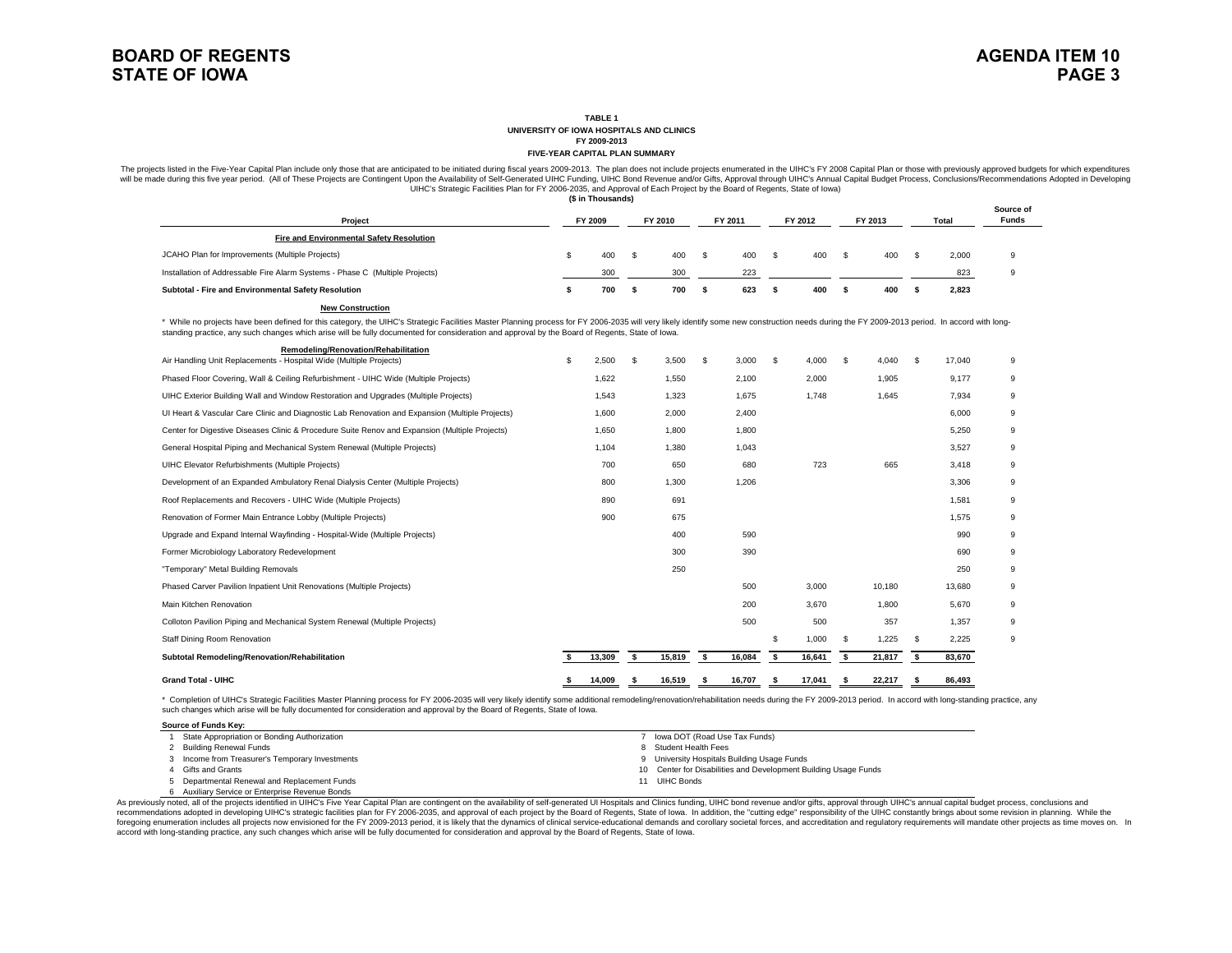### **TABLE 2 OTHER-FUNDS FIVE-YEAR CAPITAL PLANS(\$ Thousands)**

|                                                |    | FY 2009 |    | FY 2010 |    | FY 2011 |    | FY 2012 |    | FY 2013 |    | <b>Five Year Total</b> | Source<br>of Funds |  |
|------------------------------------------------|----|---------|----|---------|----|---------|----|---------|----|---------|----|------------------------|--------------------|--|
| University of Iowa                             |    |         |    |         |    |         |    |         |    |         |    |                        |                    |  |
| Campus Repairs and Improvements                | \$ | 450     | \$ | 450     | \$ | 450     | \$ | 450     | \$ | 450     | \$ | 2,250                  | 2,3                |  |
| Deferred Maintenance                           |    | 5,000   |    | 5,500   |    | 7,000   |    | 8,500   |    | 10,000  |    | 36,000                 | 2,3                |  |
| <b>Fire Safety Projects</b>                    |    | 1,100   |    | 1,100   |    | 1,100   |    | 1,100   |    | 1,100   |    | 5,500                  | 2,3                |  |
| <b>Security Access</b>                         |    | 200     |    | 220     |    | 245     |    | 270     |    | 300     |    | 1,235                  | 2,3                |  |
| General Classroom / Laboratory Improvements    |    | 400     |    | 400     |    | 400     |    | 400     |    | 400     |    | 2,000                  | 2                  |  |
| Institutional Roads Program                    |    | 624     |    | 624     |    | 624     |    | 624     |    | 624     |    | 3,120                  |                    |  |
| Parking System - Improvements & Replacements   |    | 2,894   |    | 2,595   |    | 2,725   |    | 2,800   |    | 2,950   |    | 13,964                 | 5,6                |  |
| Parking System - Commuter Parking Lot          |    | 3,500   |    | 3,500   |    |         |    |         |    |         |    | 7,000                  | 5,6                |  |
| Parking System - Parking Structure             |    |         |    |         |    | 8,000   |    | 8,000   |    |         |    | 16,000                 | 6                  |  |
| Residence Services Improvements & Replacements |    | 3,236   |    | 4,918   |    | 3,925   |    | 3,533   |    | 4,815   |    | 20,427                 | 5                  |  |
| Daum Hall Renovate Restrooms                   |    |         |    | 800     |    | 800     |    | 800     |    |         |    | 2,400                  | 5                  |  |
| Slater Hall Renovate Restrooms                 |    |         |    |         |    | 900     |    | 900     |    | 900     |    | 2,700                  | 5                  |  |
| <b>Stanley Hall Renovate Restrooms</b>         |    |         |    |         |    |         |    |         |    | 800     |    | 800                    | 5                  |  |
| Mayflower Hall Renovate Lounges                |    |         |    |         |    | 1,000   |    | 1,000   |    |         |    | 2,000                  | 5                  |  |
| Telecommunications Improvements                |    | 2,250   |    | 2,250   |    | 2,300   |    | 2,300   |    | 2,300   |    | 11,400                 | 5                  |  |
| Utility Infrastructure Improvements            |    | 8,600   |    | 9,900   |    | 11,100  |    | 11,600  |    | 11,800  |    | 53,000                 | 5                  |  |
| Power Plant Capacity Master Plan (1)           |    | ---     |    | ---     |    | ---     |    | ---     |    | ---     |    | ---                    | 5,6                |  |
| <b>Total - SUI</b>                             |    | 28,254  |    | 32,257  |    | 40,569  |    | 42,277  |    | 36,439  |    | 179,796                |                    |  |

(1) As shared with the Board at the August 2007 meeting, the Power Plant Capacity Master Planning process will identify projects for the main campus power plant and at the Oakdale campus, the details<br>of which will be broug

#### Source of Funds Key:

3 Income from Treasurer's Temporary Investments

4 Gifts and Grants

- 1 State Appropriation or Bonding Authorization 6 Departmental Renewal and Replacement Funds 9 University Hospital Building Usage Fund<br>2 General Fund Building Renewal 6 Auxiliary Serv. or Enterprise Rev. Bonds 6 10 Center f
	-
	- 8 Student Health Fee

2 6 Auxiliary Serv. or Enterprise Rev. Bonds 10 Center for Disabilities and Development Building Usage Fund<br>11 University Hospital Revenue Bonds 10 Center for Disabilities and Development Building Usage Fund

12 Federal Appropriations

\* Excludes projects listed in the FY2008 Capital Plan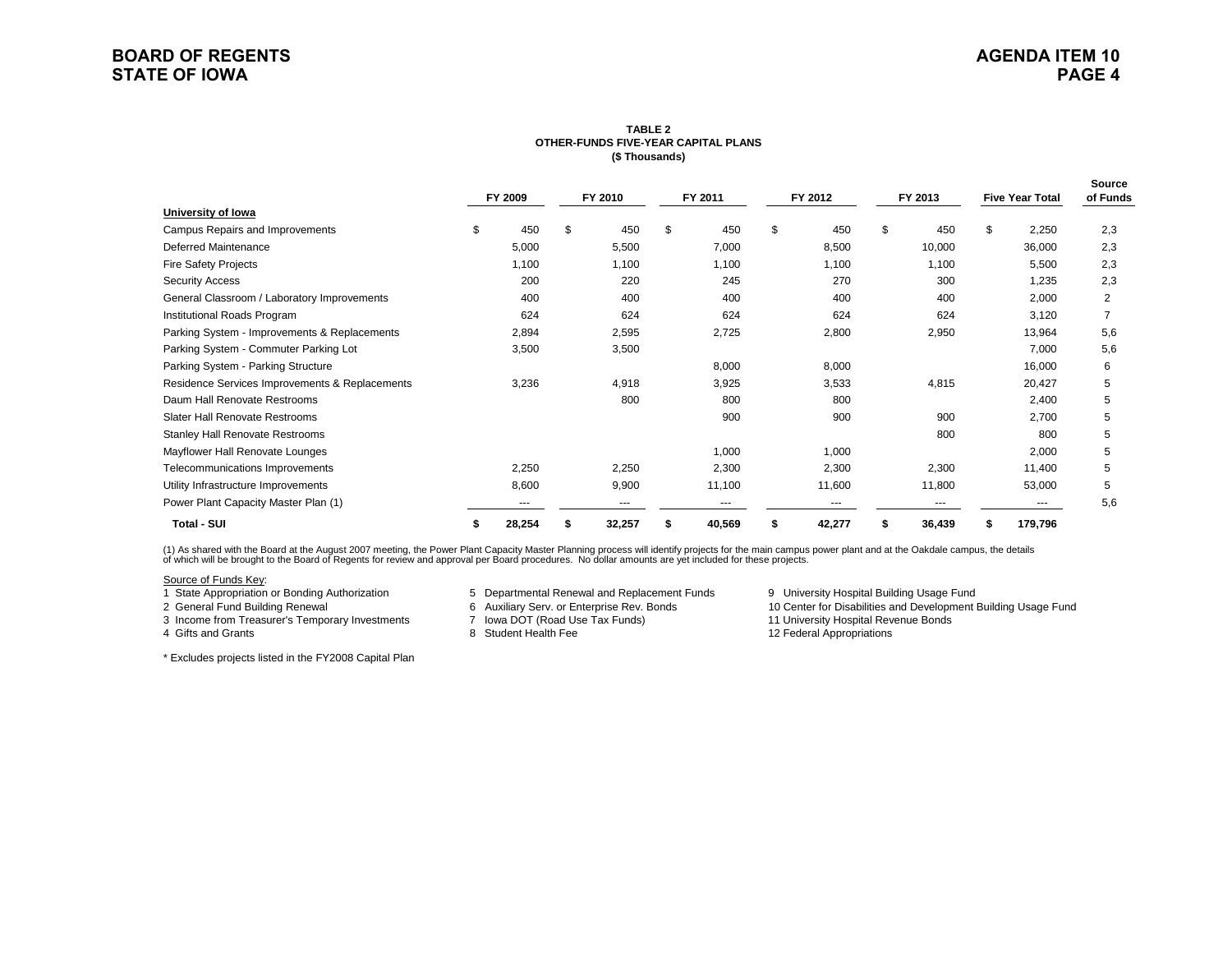## **BOARD OF REGENTSSTATE OF IOWA**

|                                                       |    |         |         | (\$Thousands) |         | OTHER-FUNDS FIVE-YEAR CAPITAL PLANS |         |        |         |        |                                  |        |                           |
|-------------------------------------------------------|----|---------|---------|---------------|---------|-------------------------------------|---------|--------|---------|--------|----------------------------------|--------|---------------------------|
|                                                       |    | FY 2009 | FY 2010 |               | FY 2011 |                                     | FY 2012 |        | FY 2013 |        | <b>Five Year</b><br><b>Total</b> |        | <b>Source</b><br>of Funds |
| <b>Iowa State University</b>                          |    |         |         |               |         |                                     |         |        |         |        |                                  |        |                           |
| Utilities - Power Plant Station Power Improvements    | \$ | 1,000   | \$      | 750           | \$      | $\blacksquare$                      | \$      |        | \$      |        | \$                               | 1.750  | 6                         |
| Utilities - Power Plant Water Production Improvements |    | 500     |         | 850           |         |                                     |         |        |         |        |                                  | 1.350  | 6                         |
| Utilities - Vet Med Substation Improvements           |    | 600     |         | 2,000         |         |                                     |         |        |         |        |                                  | 2,600  | 6                         |
| Utilities - Boiler 5 Baghouse                         |    | 1,000   |         | 5,400         |         | 1,250                               |         |        |         |        |                                  | 7,650  | 6                         |
| Utilities - Haber Road Substation Transformer         |    |         |         | 250           |         | 1,750                               |         |        |         |        |                                  | 2,000  | 6                         |
| Utilities - Chiller # 6                               |    |         |         |               |         | 500                                 |         | 7,000  |         | 1,100  |                                  | 8,600  | 6                         |
| <b>Memorial Union Remodeling</b>                      |    |         |         |               |         |                                     |         |        |         | 11,300 |                                  | 11,300 | 3,4,6                     |
| Telecommunications                                    |    | 5,950   |         | 5,000         |         | 10,900                              |         | 4,800  |         | 2,900  |                                  | 29,550 | 6                         |
| Iowa State Center Parking Improvements                |    |         |         |               |         | 4,900                               |         |        |         |        |                                  | 4,900  | 6                         |
| Institutional Roads Program                           |    | 600     |         | 600           |         | 600                                 |         | 600    |         | 600    |                                  | 3,000  | $\overline{7}$            |
| Total - ISU                                           | \$ | 9,650   | \$      | 14,850        | \$      | 19,900                              | \$      | 12,400 | \$      | 15,900 | \$                               | 72,700 |                           |
| University of Northern Iowa                           |    |         |         |               |         |                                     |         |        |         |        |                                  |        |                           |
| <b>Institutional Roads</b>                            | \$ | 300     | \$      | 300           | \$.     | 300                                 | \$      | 300    | \$      | 300    | \$                               | 1,500  | $\overline{7}$            |
| Residence System - Sprinkler Systems                  |    | 1,875   |         | 1,875         |         |                                     |         | 1,705  |         | 1,060  |                                  | 6,515  | 6                         |
| Residence System - Window Replacement                 |    |         |         |               |         | 850                                 |         |        |         |        |                                  | 850    | 6                         |
| Residence System - Tuckpointing                       |    |         |         | 500           |         | 350                                 |         | 600    |         | 950    |                                  | 2,400  | 6                         |
| Residence System - Bathroom Repairs/Replacement       |    |         |         |               |         | 1,000                               |         |        |         |        |                                  | 1,000  | 6                         |
| Campus Building Repair (General Fund)                 |    | 1,400   |         | 1,600         |         | 1,800                               |         | 2,000  |         | 2,200  |                                  | 9,000  | $\overline{2}$            |
| <b>Total - UNI</b>                                    | s  | 3,575   | s       | 4,275         | S       | 4,300                               | \$      | 4,605  | \$      | 4,510  | S                                | 21,265 |                           |

# **TABLE 2**

Source of Funds Key:<br>1 Capital Appropriation or Bonding Authorization

3 Income from Treasurer's Temporary Investments

4 Gifts and Grants

5 Departmental Renewal and Replacement Funds

\*Excludes projects listed in the FY 2008 Capital Plan

9 University Hospitals Revenue Bonds<br>10 Other (Specify) 2 Building Renewal (Repair) Funds 7 Institutional Roads Funds (Iowa DOT) 6 Auxiliary Service or Enterprise Revenue Bonds